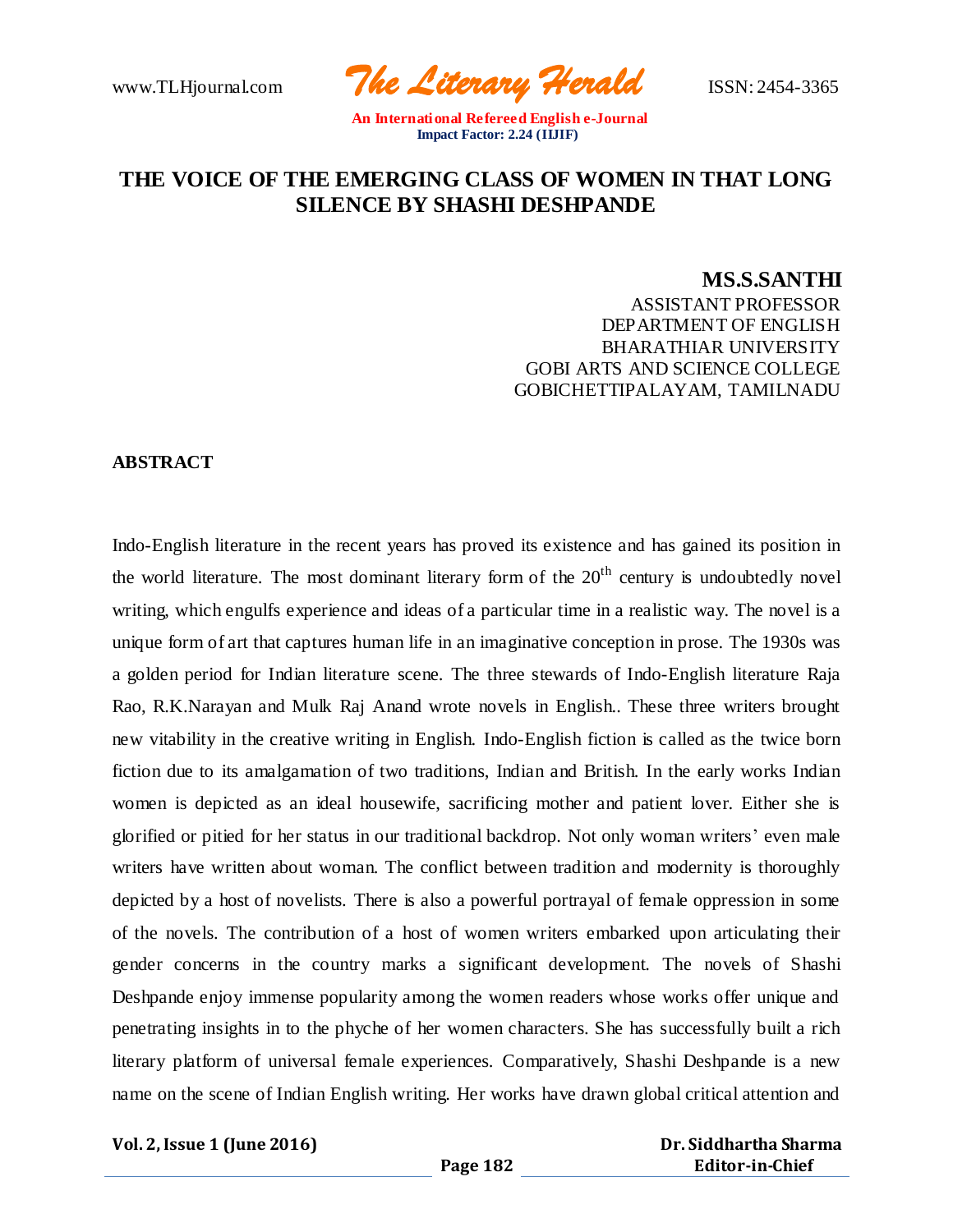www.TLHjournal.com *The Literary Herald*ISSN: 2454-3365

applause of her detailed, sensitive and penetrating representation of the Indian middle-class woman in her domestic sphere. The novelist has examined and depicted a variety of common domestic crises which trigger calamitous situations that degrade a woman.

**Key words**: amalgamation, tradition backdrop, oppression, articulating, literary platform, domestic crises.

# **THE VOICE OF THE EMERGING CLASS OF WOMEN IN THAT LONG SILENCE BY SHASHI DESHPANDE**

**MS.S.SANTHI**

ASSISTANT PROFESSOR DEPARTMENT OF ENGLISH BHARATHIAR UNIVERSITY GOBI ARTS AND SCIENCE COLLEGE GOBICHETTIPALAYAM, TAMILNADU

## **INTRODUCTION**

 Shashi Deshpande's novels present a sensitive and delicative portrayal of Indian womanhood with a focus on the predicament of woman and her concern in the life of her protagonists. Her success lies in her representation of real life experience. In her *That long silence* she realistically depicts the inner conflicts of Jaya and her quest for the self or identity. Her themes deal with the struggle of women in contemporary tradition-bound, male-dominated middle-class urban society in India. Her protagonists try hard to overcome their self-imposed inhibitions and handicaps to establish their respectable status. The novel is about a married couple, Jaya and Mohan, who get separated and about Jaya, who observes silence all through her married life only to break it in the end when she takes to writing about herself, her own plight, and her husband Mohan. But the novel ends on a note of optimism as her son, Rahul, returns and

**Vol. 2, Issue 1 (June 2016)**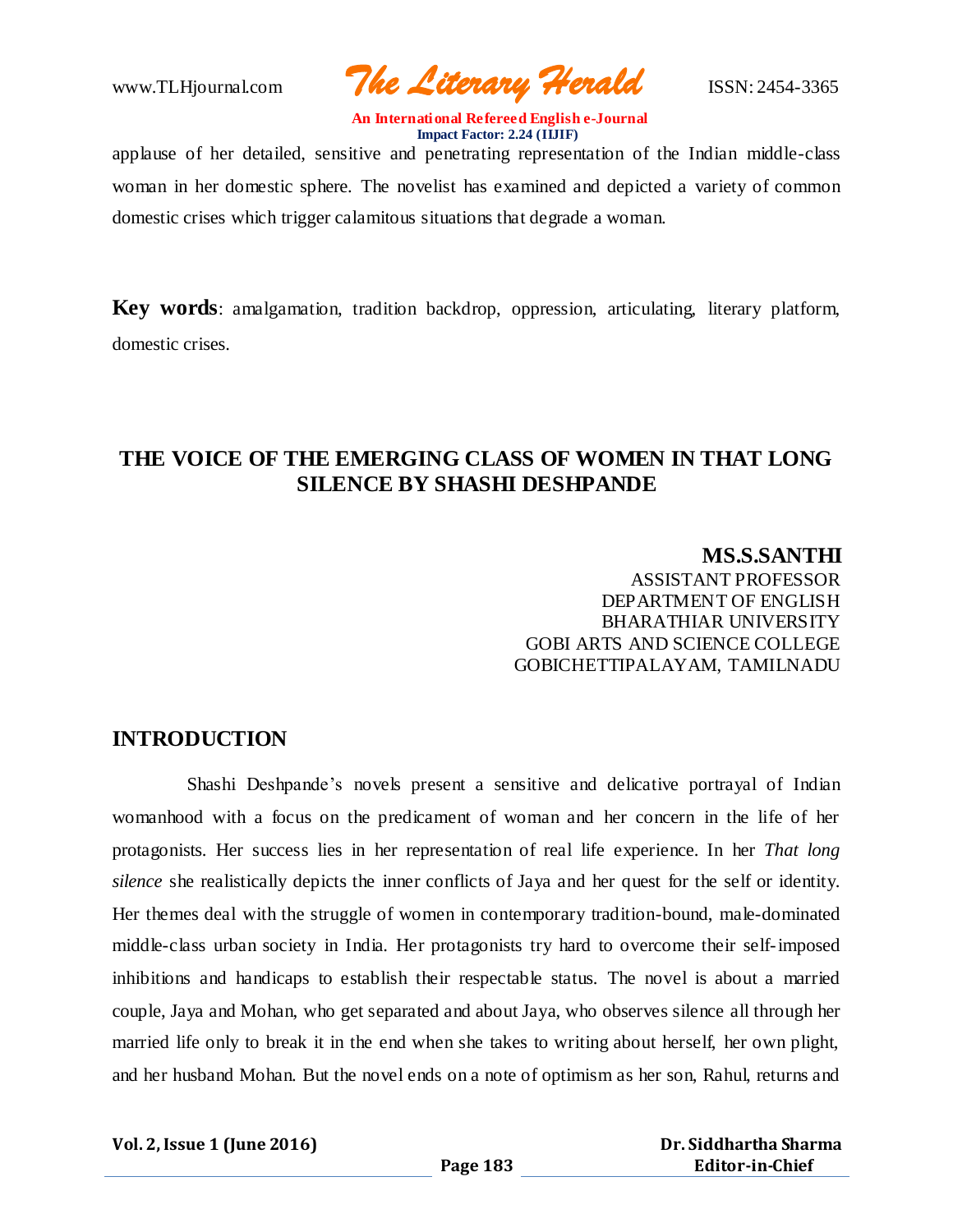www.TLHjournal.com *The Literary Herald*ISSN: 2454-3365

Mohan promises to return. Jaya also learns the truth that "Life is always to be made possible" (193).

Shashi Deshpande's stories begin after marriage. Marriage is the institution which affects women most in many cultures .Married lives of many of her heroines involve constant struggle to find freedom from their shackled lives. *That long silence* describes Jaya's disappointment in her married life and her suffering in isolation. Deshpande describes Jaya's married life in the image of "A pair of bullocks yoked together" (7), suggesting that the husband and wife perform their duties mechanically.

Vimala Rama Rao comments about the protagonists that

"Jaya is one of the rare narrative voices in Indian English fiction who possesses and displays a literary sensibility commensurate with her fictional role as a writer telling her own story, one whose college education and reading habits are in evidence in her speaking voice. This indeed is an achievement".(6)

Jaya is a well-educated and cultural woman. She leads a quite life. But later hardships of life fiercely jolt her out of her complacency in to a gloomy state. Her silence is symptomatic of alienation and apprehension rooted in every woman's soul in different forms. But silence is often misunderstood by men as woman's contentment. Jaya faces the dilemma of a woman-writer who is also a housewife. As a writer, she has to present her views and ideas to the readers but remains silent probing in to her past, struggling with her present, and trying to establish a rapport with her future.

Shashi Deshpande's novels are exploration of the hidden truths as related to married women. In exploring the depths of human mind she seems to come across many dark and hidden recesses. Jaya who evolved as a silent endure is subjected to revolution in her attitude. When Jaya begins her married life, she struggles hard to put herself into the traditional mould. After marriage Jaya looks totally different. Even her name is changed to Suhasini. The high spirited and courageous Jaya is reduced to a housewife and mother, the apotheosis of whose housewifely pleasures stems from a bathroom scrubbed of all stains. She passes through aplethora of self-doubts, fears, guilt, smothered anger, and silence towards articulation and affirmation.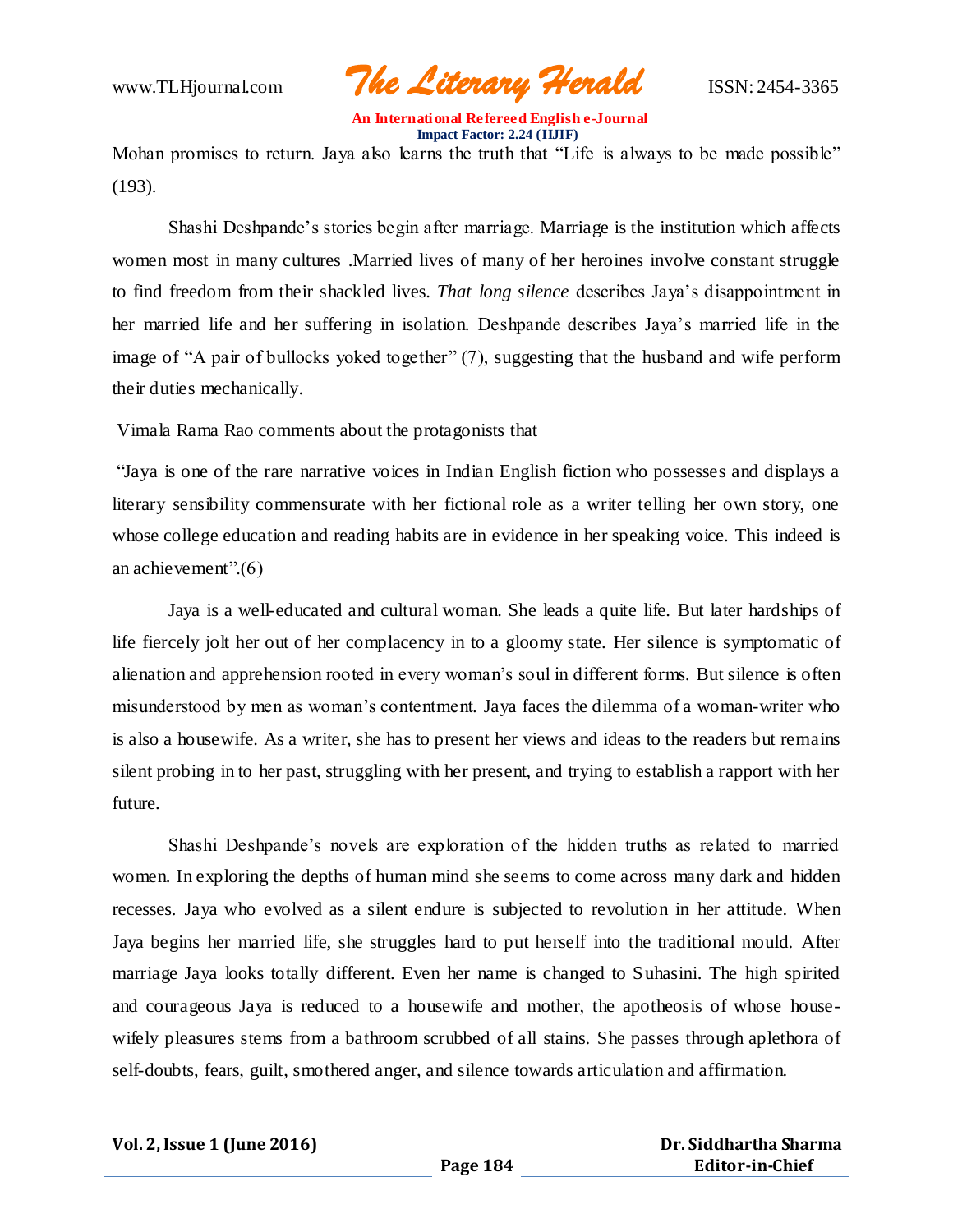www.TLHjournal.com *The Literary Herald*ISSN: 2454-3365

Suman Ahuja observes that Jaya,

"…caught in an emotional eddy, endeavors to come to terms with her protean roles, while trying, albeit in vain, to rediscover her true self, which is not but an ephemera…An unfulfilled wife, a disappointed mother and a failed writer."(7)

*That long silence* is a "muted and essentially sympathetic treatment of the problems of marital relationships maintaining a credible balance between sexes. Jaya made herself a puppet in the hands of her husband and society. After marriage Jaya is named 'Suhasini'-"A soft, smiling, motherely placid woman. A woman who lovingly nurtured her family. A woman who coped with every solution to safeguard her family and whose sole intention in her life is to be good and serve her family by all means."(16).Though no one called her by the new name, she is officially known as Suhasini and she has accepted the role of Suhasini that is the role of a married lady. Kamat's immediate reaction when he heard of this new name to her was laughing at her but Jaya had seriously taken her role and rejected her other self that had always been true to herself.

Generally a woman's identity is defined by others in terms of her relationship with men; that is a daughter, as a wife, as a mother etc. The question 'what a woman does' is never asked, but 'whom she belongs to ' is always considered important as though she is a commodity which is for a sale. She does not have an identity of her own and she is always expected to dance to the tune of a man, whether he is her father, brother or husband.

Woman is always bound by restrictions imposed by the society. The story of the crow and sparrow becomes an ironical symbol of Jaya's life where in the weak and the sensitive can be treated with cruel carelessness by the more successful ones. Jaya was submissive and passive; in fact it was deep rooted in her from childhood. Her inquisitive nature and further cautioned her saying that no husband will be comfortable with her retorting nature. When Jaya was betrothed Vanitamani advised her that "a husband is like a sheltering tree and that the happiness of your husband and home depends entirely on you" (138).

Jaya wanted to confront security, she accepted Mohan as sheltering tree that is why she did not bother to know if he was following shortcut ways for earning money. Rather she kept

| Vol. 2, Issue 1 (June 2016) |  |  |  |  |  |
|-----------------------------|--|--|--|--|--|
|-----------------------------|--|--|--|--|--|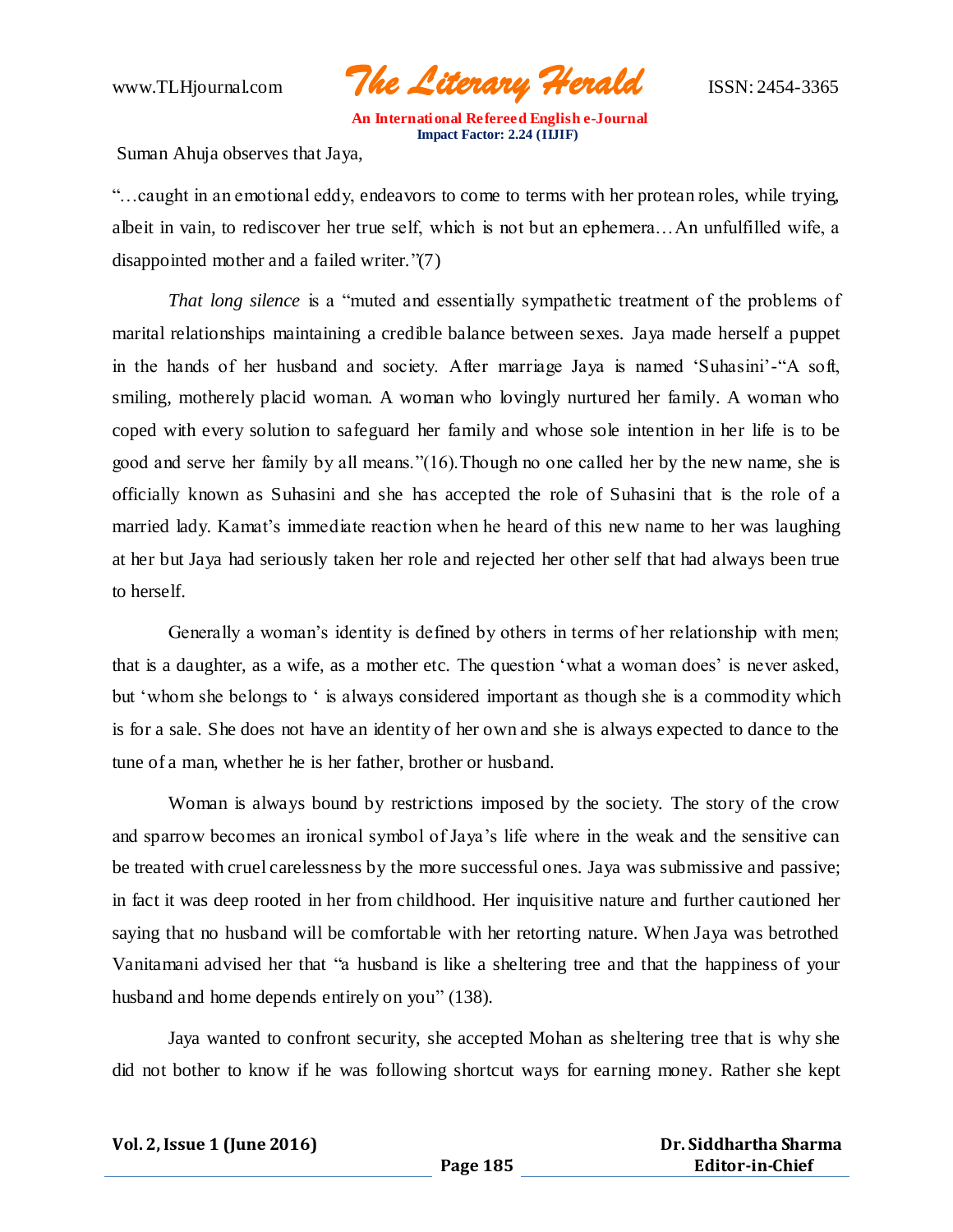www.TLHjournal.com *The Literary Herald*ISSN: 2454-3365

herself aloof from reality and took shelter in her make-believe world. She was afraid to lose her so called secure life, which she blindly accepted her husband and his deeds. Ever since her marriage she had been content to follow the footsteps of the mythological role of Sita, Which authorities tend to sacrifice at one instance and she tries to compare herself with Gandhari:

"If Gandhari, who bandaged her eyes to become blind like her husband could be called an ideal wife, I was an ideal wife too. I bandaged my eyes tightly. I don't want to know anything. It was enough for me that we moved to Bombay; that we could send Rahul and Rati to good schools, that I could have the things we needed- decent clothes, a fridge, a gas connection, traveling 1 class".(144).

Jaya longs to be called an ideal wife. The fear to conform to the stereotyped model of the ideal woman that is Suhasini makes her restless and she is afraid to acknowledge her desires. In the process of becoming 'Suhasini' she sacrificed her individuality.

As Bijay kumar says, "In a way, the protagonist,Jaya is any modern woman who resents her husband's callousness and becomes the victim of circumstances. By implication the character of Jaya represents modern woman's ambivalent attitude to married life". (6)

On the occasion of Revathi's birthday, Jaya as well as her daughter Rati feel that Mohan loves his niece Revathi more than his daughter. But she does not say anything to Mohan as he only dismisses it as her 'writer's imagination" and nothing more. She always wishes to proceed as per her husband's wish, surrender her decisions to her husband by just being silent. His desires and approval seemed to be all and end all of her life. She was ready to change herself according to his choice. Ultimately Jaya gets so completely transformed in to the stereotype of a woman: nervous, incompetent, needing male help and support. She desperately clings to her husband as if her life depends on it. She feels rootless and a sense of waste in her existence without him. Her words clearly state her value is found through him rather than through herself.

Subhash Chandra rightly says, "Ostensibly she relates it as the story of a particular couple but the power relations in the patriarchal structures, the gender differentiation with all its ramifications, the typical travails of the woman struggling to define herself, take on the dimension of the condition and place of the Indian woman in society"(8).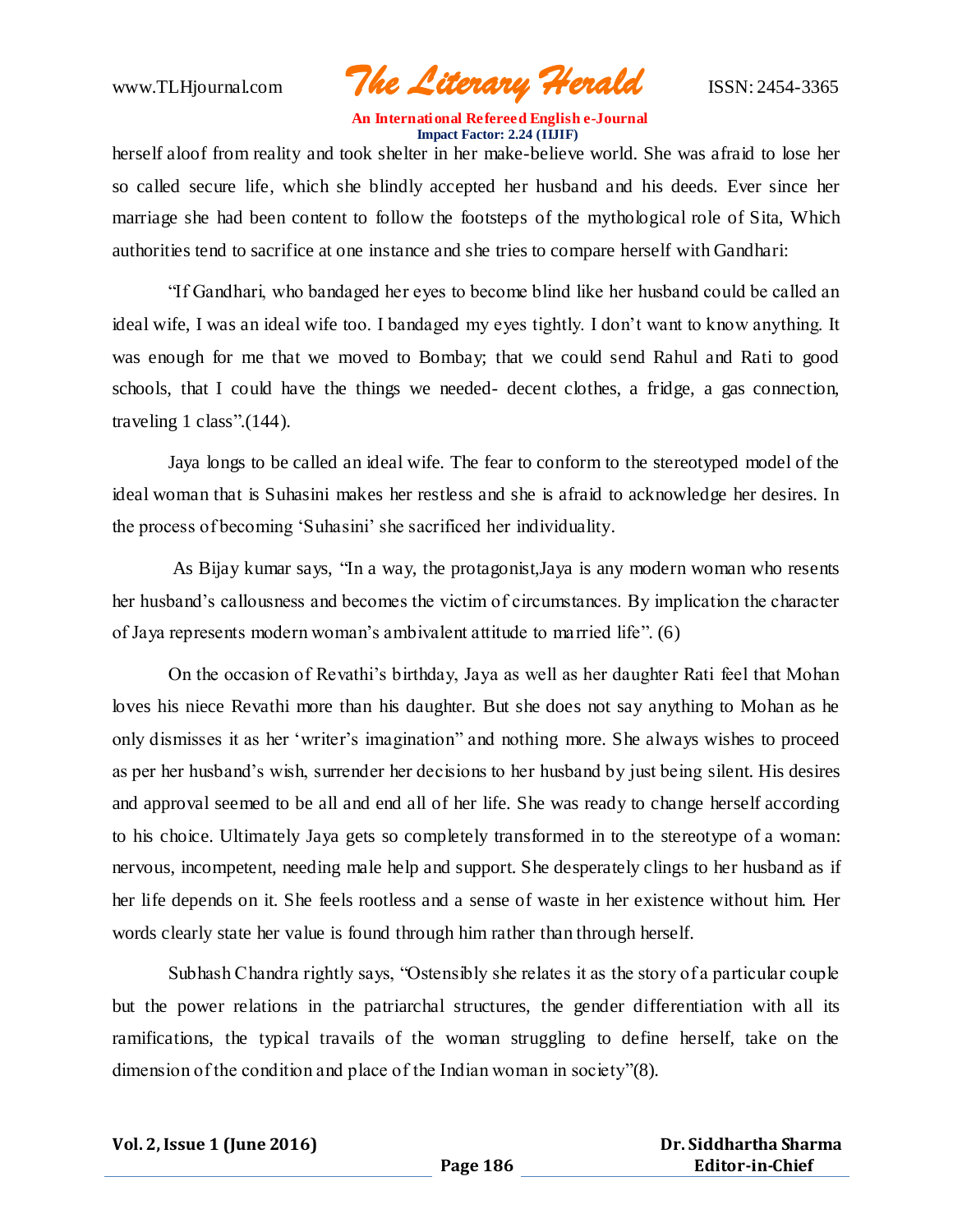www.TLHjournal.com *The Literary Herald*ISSN: 2454-3365

Jaya too sacrifices her creative writing for her insensitive husband. In the early years of her marriage, she was on the threshold of acquiring some merit. One of her short stories bags the first prize and is published in a magazine, which is about "a couple, a man who cannot reach out to his wife expect through her body". Mohan thinks that the story portrays their own personal life, and he is very apprehensive of the idea that people may assume that he is the kind of person portrayed in the story. His words were enough to nip her creative writing in the bud.

Kamat plays an important role in Jaya's life. His words provide her insight in to the truth about herself and make her accept responsibility for her deeds. He warns her against self-pity, "I am warning you –beware of this 'women are the victims'- theory of yours. It will drag you down in to a soft, squishy bag of self-pity. Take yourself seriously, woman. Don't sulk behind a false name," (148).

Kamat's concern towards her gave full scope to express the hidden feelings of her heart. Jaya feels quite comfortable with him. In her introspection she tries to come to grips with a series of truths about her and begins to erase the long silence which had begun in her childhood. She tries to define her identity and selfhood. Jaya who is set free from her routines is puzzled change in her thoughts and she is at the edge of split personality.

Jaya's father was a source of inspiration; it is after his death that Jaya's life gets shattered. Jaya's crisis led her to deep self-analysis. In the solitude of the Dadar flat where she was free from her daily routine was able to think about her. She found that 'the ghost most fearful to confront is the ghost of one's own self'. (13). She feels she was neither a good wife nor a good mother she was not able to balance her life. She was disappointed from all sides of her life even she was unsuccessful as a writer. She wants to raise voice against the age-old patriarchal set-up.

Toril Moi says, "It seeks to expose, not perpetuate patriarchal practices."(19).

She rejects 'Suhasini' when she has to equate Suhasini to the sparrow in the story of the crow and the sparrow, she says," I have a feeling that even if little boys can forget this story, little girls never will. They will store this story in their subconscious, their unconscious or whatever and eventually they will become that damnably, insufferably priggish sparrow looking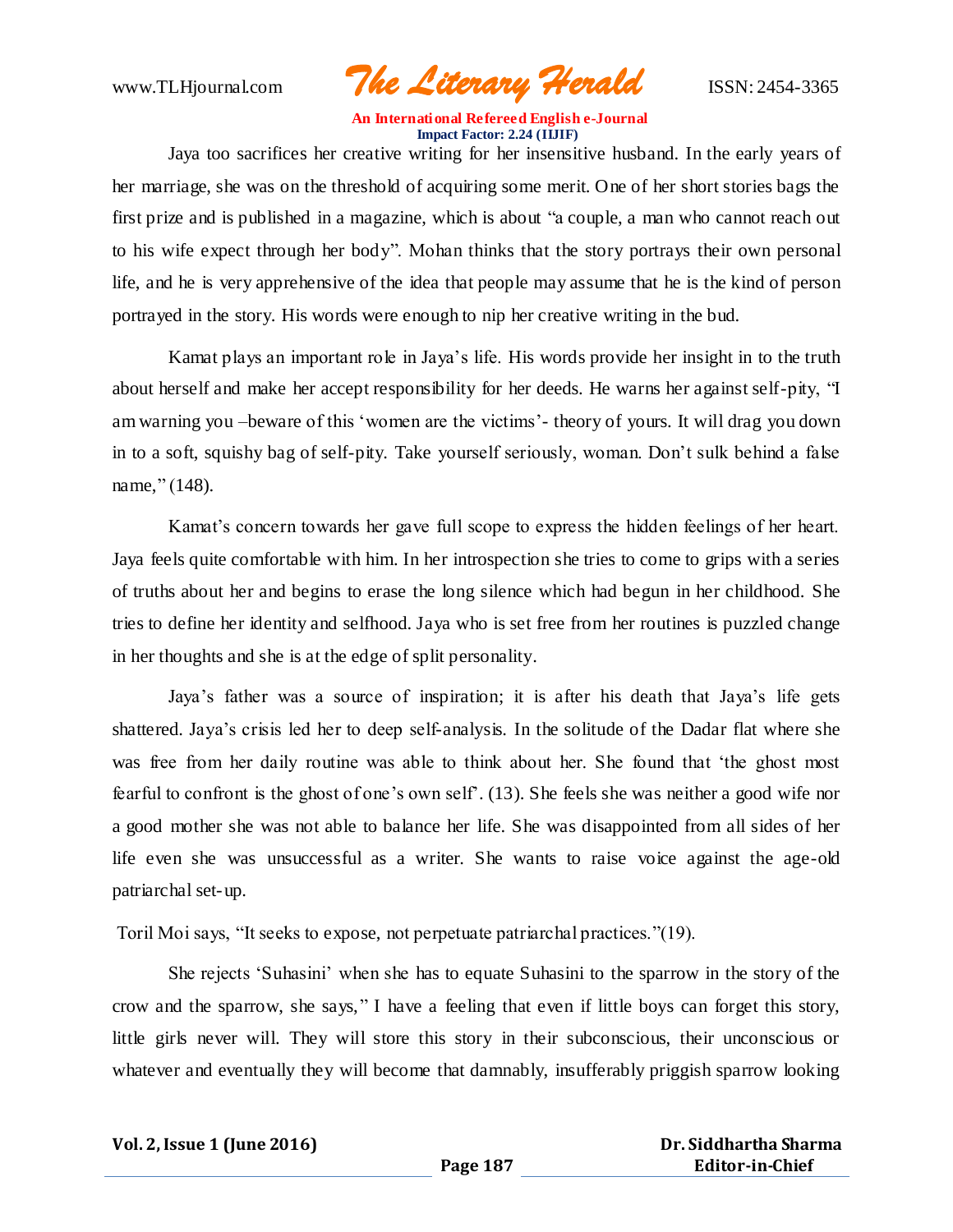www.TLHjournal.com *The Literary Herald*ISSN: 2454-3365

after their homes, their babies …and to hell with the rest of the world. Stay at home look after your babies, keep out the rest of the world and you're safe. The poor idiotic woman Suhasini believed in this. I know better now. I know that safety is always unattainable. You're never safe."(17).

This realization of Jaya is the milestone in her journey for self-recognition. Detached from her family Jaya was able to question her inner self and find answers. She experiences utter mental agony and confusion. At last Jaya realizes that she has to make a choice of her own to assert her individuality. Now Jaya is out of panic. Rajeshwari says, "She chooses to operate within the self-imposed limits of the family, resolving to change her life by renegotiating the power-relations and improving the interpersonal relationships within in it rather than through the instrumentality of her writing". (22)

### **Conclusion**

*That long silence*, is about the suffering of an educated woman, focuses the predicament of a modern Indian woman caused by the insensitivity and rigidity of her husband and making her a victim of circumstances. The novel also dramatizes transformation of Jaya, the "every woman" of our time, through self-recognition and self-analysis. She faces adverse situations boldly and realizes that the wheel has turned a full circle and the shadow that lurked between husband and wife for about seventeen years has disappeared. The novel seems to advocate that a woman should be assertive and maintain her individuality and take her own decisions about her life and future.

Shashi Deshpande seems to be more for a woman's social, emotional, intellectual, spiritual, cultural, and economic liberation which would negate the possibility of nourishing and enjoying relationships which society and biological nature have imposed upon her. She can be a woman with multifaceted roles of daughter, mother, wife, daughter-in-law, sister-in-law, and friend by overcoming her inhibitions. The intricacies of a woman's life within the family and outside can only be solved by herself when she learns to evaluate her worth and becomes conscious of herself as an individual.